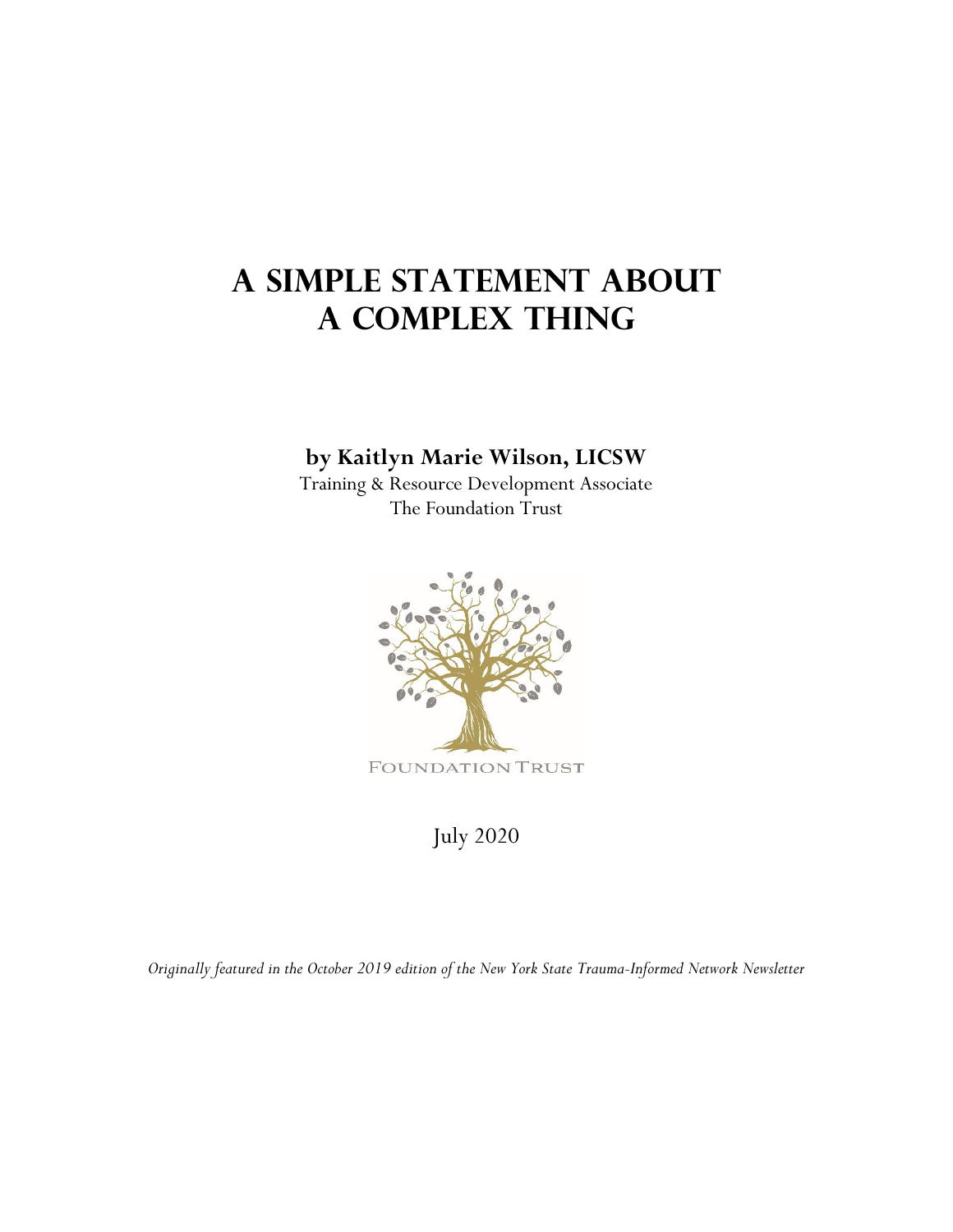It was a simple statement: "She's not white, she's light skinned." I was a clinician working in an adolescent Mommy and Me program. Those words were firmly but proudly stated by a client in an attempt to defend me, after another client insulted the dyadic mother-and-child activity I planned by identifying it as a "white person's game."

I had never disclosed my racial heritage, but it only took an hour for everyone, clients and staff alike, to become aware of, or at least accurately perceive, me as a mixed-race clinician. The shift in my role was nearly visceral and I soon became privy to the unmet needs of minority clients and staff.

Client attendance increased in both my groups and individual sessions. Frontline staff members who identified as minority were suddenly responding to my emails, providing feedback and suggestions, and participating in groups and milieu sessions. Clients were asking for extra sessions or just coming to my office to chat.

This change in how people saw and received me changed me as well. I started to notice, ask about, and listen to concerns and challenges that I had never previously taken the time to hear, see, or speak about. Most significant to me was the expressed feeling of not being an integral part of the organization. Minority staff and clients expressed feeling unheard, uncomfortable, and unwelcome in a system where they were subordinate to management who all appeared to be of majority presentation. They shared that they felt too triggered or disempowered to speak up. This should be an obvious, easy to spot, systemic challenge, but it is one that is rarely outwardly acknowledged or addressed outside of literature.

I started noticing more and more. Outcome assessment measures, therapeutic interventions, and program rules and procedures, were all largely created or selected without input from those of the clients' cultural backgrounds. Regardless of the intent, potential success of these tools and resources, or their backing by scientific research, this generated little buy in from minority clients or staff. And then there were all the small details, almost intangibles when considered individually, but that taken collectively really added up: clients experienced recreation choices, staffing selection, facility décor and artwork, music played by program staff in public spaces, even the brands and types of hygiene products available, as all being tailored to majority needs, interests, and values.

I spoke to colleagues, staff, and friends who identify as in the majority-- in this setting Caucasian-- to get their thoughts and opinions. They were honest about not noticing, not talking about, and not knowing what they could do about their role in the systemic oppression, subtle or not, that clients and staff were feeling. They felt uncomfortable. What's more, they were able to admit that until I started bringing up my own observations, they didn't believe